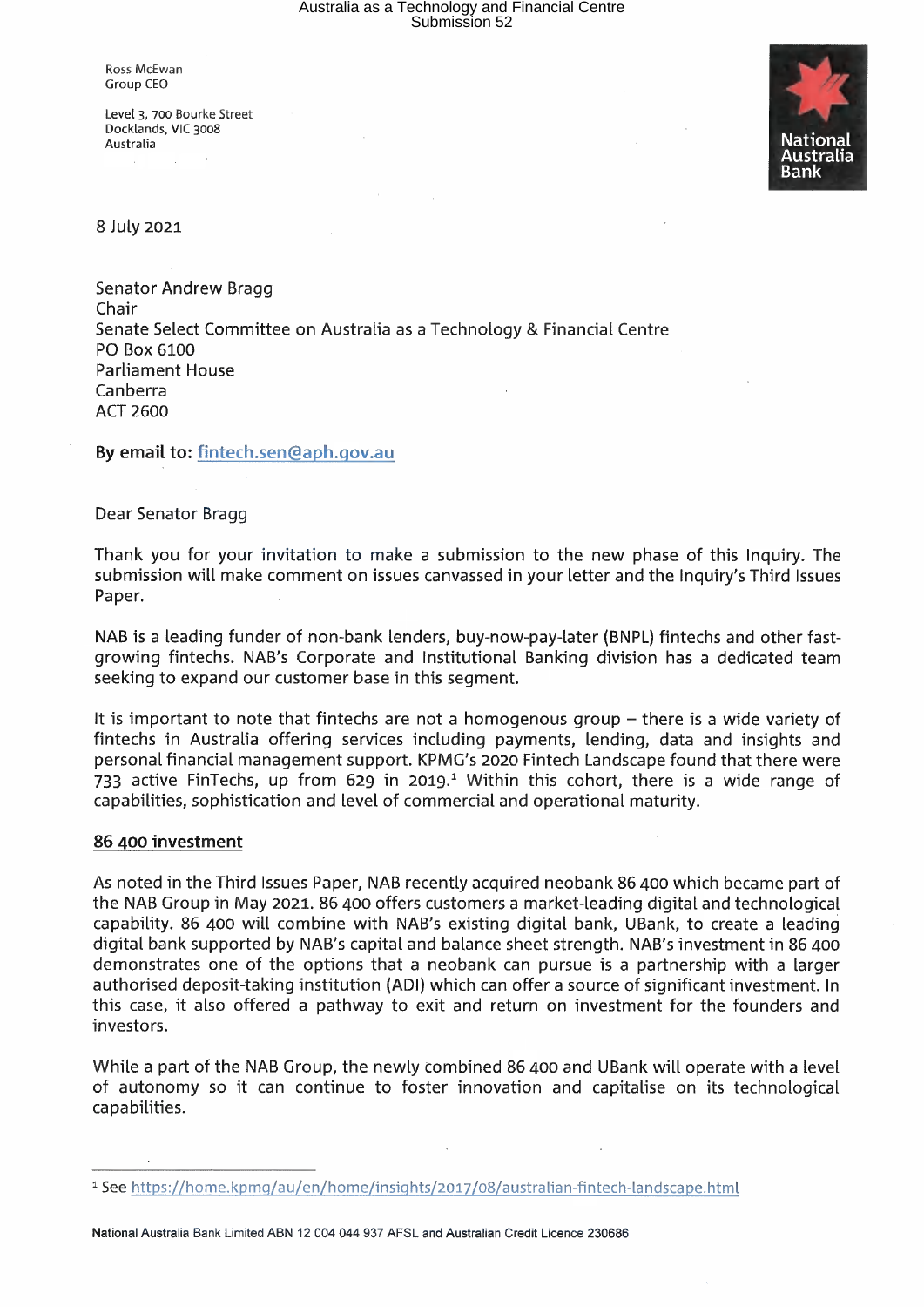

## **NAB Ventures**

NAB contributes significantly to success of fintechs through our venture capital arm, NAB Ventures, in addition to traditional financing options. Launched in 2016, NAB Ventures provides equity investments to support entrepreneurs in Australia and offshore to build leading technology companies. The investment process is streamlined, to match the speed of the highgrowth ventures in the fintech sector, with investment possible in as little as four weeks.

NAB Ventures has <sup>a</sup> track record of funding innovative financial products and services from their early stages. Fintechs that have been backed by NAB Ventures include Athena, <sup>a</sup> rapidly growing online home loan provider; Medipass, <sup>a</sup> market leader in digital health insurance claiming; and Veem, <sup>a</sup> global payments platform enabling small businesses to expand globally and receive foreign currency payments.

These investments can directly benefit customers, such as NAB's partnership with Slyp which received funding from NAB Ventures in 2019. Following <sup>a</sup> purchase from <sup>a</sup> participating retailer, Slyp immediately delivers <sup>a</sup> digital receipt to <sup>a</sup> customer's NAB app, creating <sup>a</sup> safe, convenient and paperless record of the transaction.

NAB Ventures meets with over 1,000 start-up businesses per year, meaning that equity investment into all of these businesses is not always possible. NAB though supports many of these businesses by connecting them with experienced bankers to explore alternative financing opportunities and commercial partnerships.

## **Debanking**

NAB notes the Committee raising concerns on behalf of fintechs in the Inquiry's Third Issues Paper about the practice of debanking. This is when <sup>a</sup> bank chooses to no longer offer banking services to <sup>a</sup> customer. There is <sup>a</sup> wide range of reasons why this decision may be made and each customer is considered on a case-by-case basis. For NAB, these reasons can include:

- **Commercial consideration** The cost and resources of NAB to support and oversee a customer may be greater than the commercial benefit of doing so. For example, the monitoring and oversight of <sup>a</sup> fintech's underlying activity may be cost prohibitive meaning that the risk of the fintech may be greater than any possible commercial benefit.
- **•** Security and resilience NAB may hold concerns about the level of security and resilience of <sup>a</sup> fintech's technology system or business process. For example, an incidence of material fraud.
- Financial Crime NAB may hold concerns around an entity's management of Anti-Money Laundering or Counter Terrorism Financing (AML/CTF) requirements or their capability to meet these requirements. This could incLude <sup>a</sup> lack of evidence about how the entity wilt meet their requirements, or an entity may not have sufficient processes to monitor who their customers are.